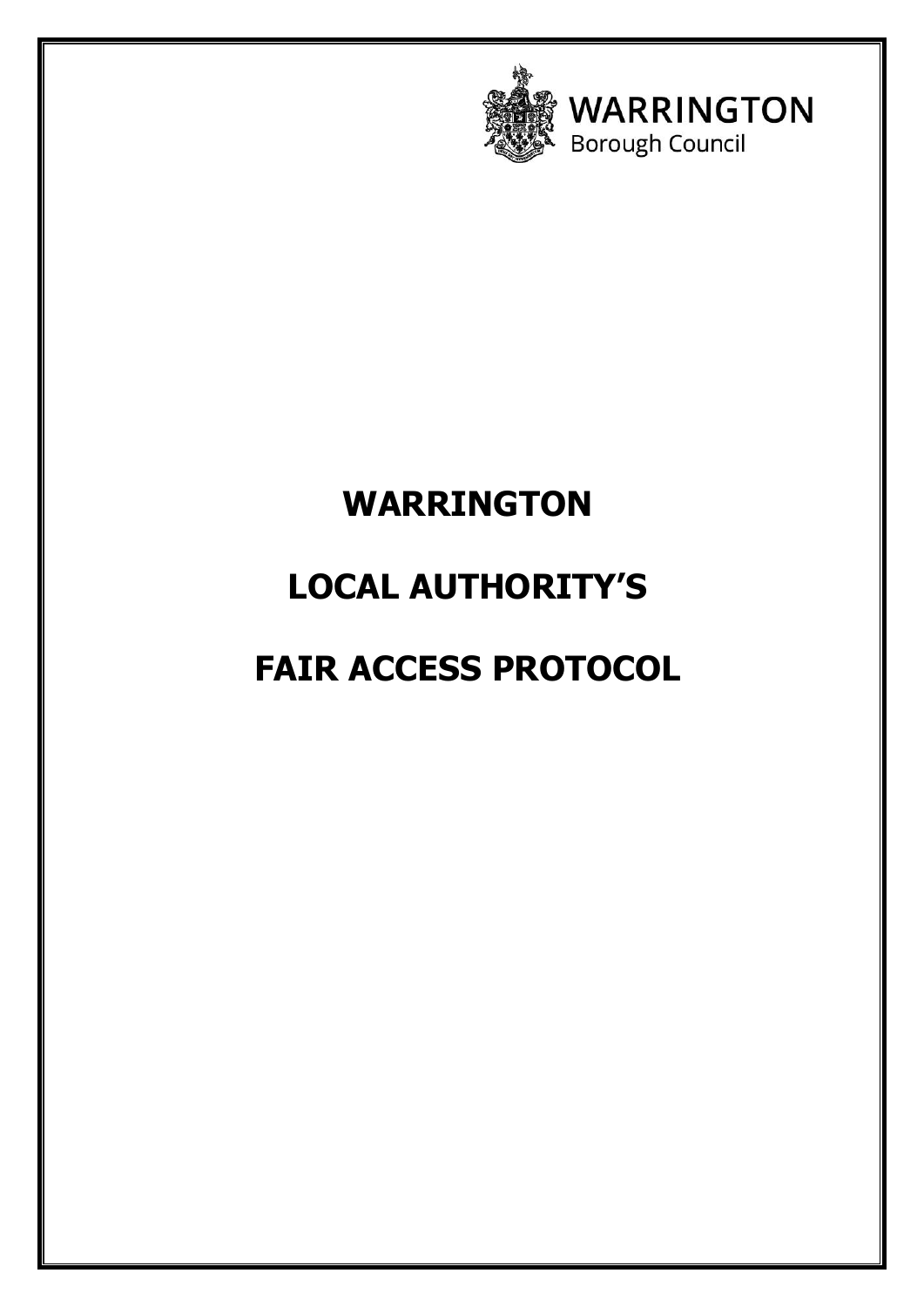#### **WARRINGTON LOCAL AUTHORITY'S FAIR ACCESS PROTOCOL**

#### **1 PURPOSE**

- 1.1 Section 2.28 of the Code published in May 2021 states that all maintained schools and Academies that have places available must offer a place to everyone who has applied for one, without condition, unless admitting the child would prejudice the efficient provision of education or use of resources. For example, admission authorities must not refuse to admit a child solely because:
	- a) They have applied later than other applicants;
	- b) They have followed a different curriculum at their previous school; or
	- c) Information has not been received from their previous school.
- 1.2 Each local authority must have a Fair Access Protocol to ensure that, unplaced and vulnerable children, and those who are having difficulty in securing a place in-year, are allocated a school place as quickly as possible.
- 1.3 Children may only be placed in accordance with the fair access protocol when an application is made to transfer from one school to another part way through a school year. Children admitted to school during the normal admissions round cannot legally be considered or placed using fair access procedures.
- 1.4 Where an admission authority receives an in-year application and it does not wish to admit the child because it has good reason to believe that the child may display challenging behaviour\*, it may refuse admission and refer the child to the Fair Access Protocol. (\*see Section 2). Alternatively, at this point school leaders who have agreed to the Managed Transfer Protocols may choose to adopt this strategy.
- 1.5 No school, including those with places available, should be asked to take a disproportionate number of children who have been permanently excluded from other schools, who display challenging behaviour\*, or who are placed via the Protocol. Children who have been permanently excluded are placed at schools in accordance with a rotation system. This is a separate process which is administered by the LA through a process which has been agreed between the LA and schools.
- 1.6 An admission authority should only refer to the child for placement via the Protocol if it has a particularly high proportion of either children with challenging behaviour or previously permanently excluded pupils on roll compared to other local schools and because of this, it considers that admitting another child with challenging behaviour\* would prejudice the provision of efficient education and the efficient use of resources.
- 1.7 Admission authorities must not refuse to admit a child thought to be potentially disruptive, or likely to exhibit challenging behaviour\* on the grounds that the child is first to be assessed for Special Educational Needs.
- 1.8 Fair Access Protocols do not apply to Children in Care, former Children in Care or a child with an Education, Health and Care Plan naming the school to which admission is sought, as these children must be admitted without delay.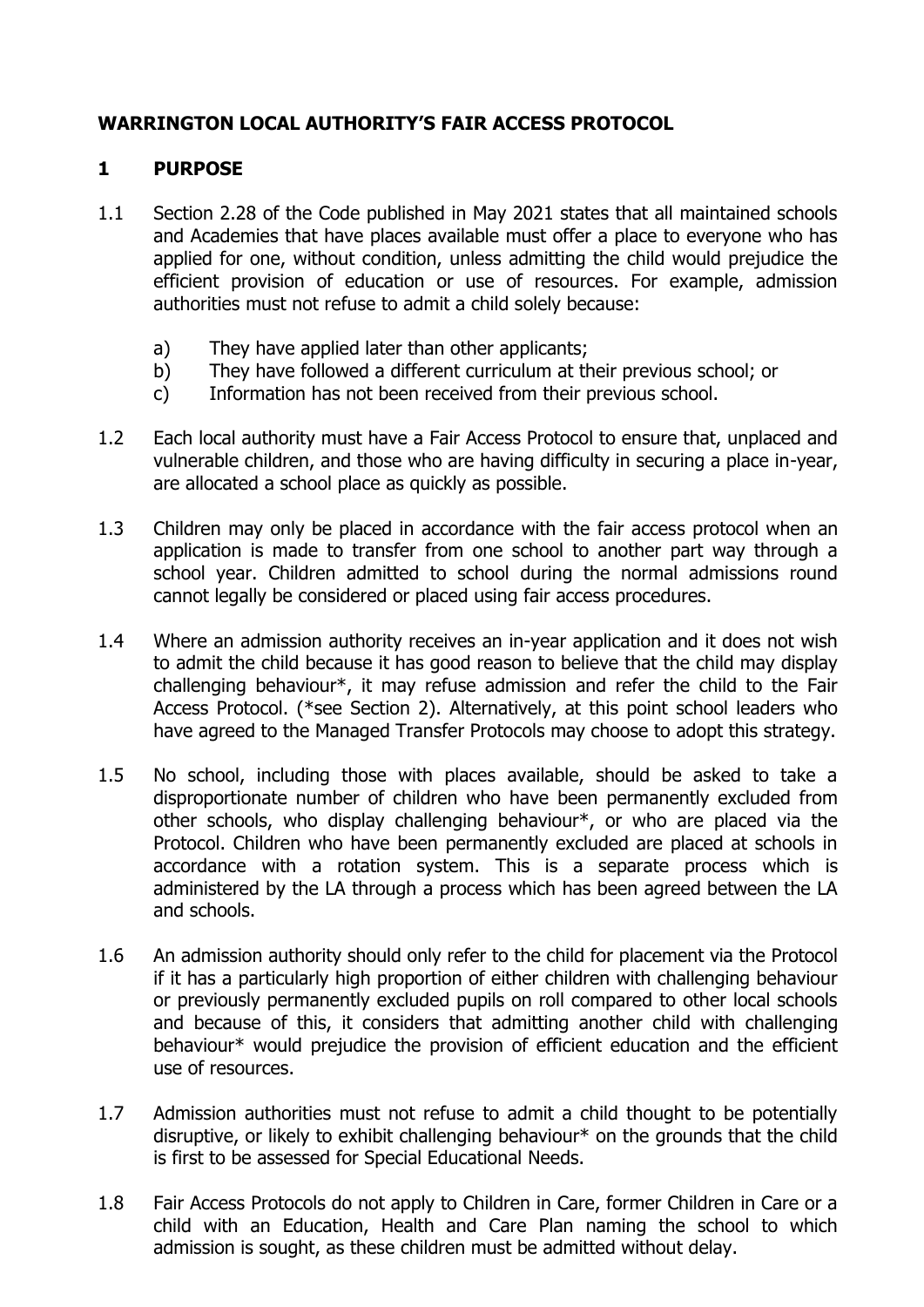### **2 \*DEFINITION OF CHALLENGING BEHAVIOUR**

- 2.1 The Code states that behaviour can be described as challenging where it would be unlikely to be responsive to the usual range of interventions to help prevent and address pupil misbehaviour **or** it is of such severity, frequency, or duration that it is beyond the normal range that schools could tolerate. Such behaviour would be expected to significantly interfere with the pupil's/other pupils' education or jeopardise the right of staff and pupils to a safe and orderly environment.
- 2.2 A child with challenging behaviour may also be disabled as defined in the Equality Act 2010. When considering refusing admissions on these grounds, admission authorities must consider their duties under that Act.
- 2.3 There is no requirement to comply with parental preference when placing children in accordance with the Fair Access Protocol however; if an applicant is refused any of their preferred schools, they must be informed of their statutory right of appeal against the decision(s) not to offer a place at the school(s) of their preference.

#### **3. THE LOCALLY AGREED SCHEME FOR FAIR ACCESS PLACEMENTS**

- 3.1 Parents/carers who wish to transfer their child to another school part way through a school year must complete the local authority's in-year admission form. The parent/carer must submit the completed form to the school admissions team for consideration.
- 3.2 Fair Access Protocols may only be used to place the following groups of vulnerable and/or hard to place children, where they are having difficulty in securing a school place in-year, and it can be demonstrated that reasonable measures have been taken to secure a school place through the usual in-year admission procedures.
	- **a) children either subject to a Child in Need Plan or a Child Protection Plan or having a Child in Need Plan or a Child Protection Plan within 12 months at the point of being referred to the Protocol;**
	- **b) children living in a refuge or in other Relevant Accommodation at the point of being referred to the Protocol;**
	- **c) children from the criminal justice system;**
	- **d) children in alternative provision who need to be reintegrated into mainstream education or who have been permanently excluded but are deemed suitable for mainstream education;**
	- **e) children with special educational needs (but without an Education, Health and Care Plan), disabilities or medical conditions;**
	- **f) children who are carers;**
	- **g) children who are homeless;**
	- **h) children in formal kinship care arrangements;**
	- **i) children of, or who are, Gypsies, Roma, Travellers, refugees and asylum seekers;**
	- **j) children who have been refused a school place on the grounds of their challenging behaviour and referred to the Protocol in accordance with Paragraph 2.5 of this Protocol;**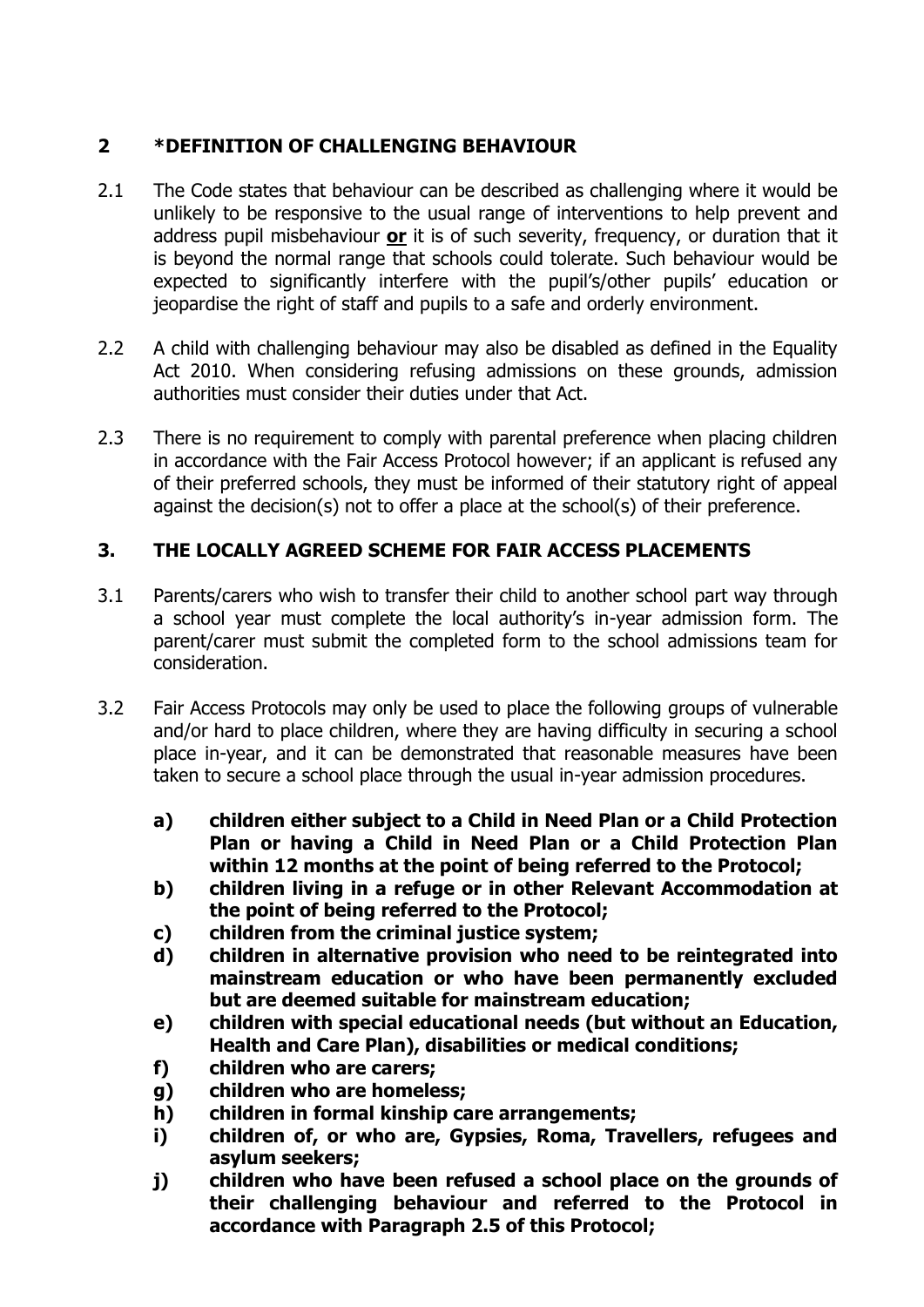- **k) children for whom a place has not been sought due to exceptional circumstances;**
- **l) children who have been out of education for four or more weeks where it can be demonstrated that there are no places available at any school within a reasonable distance of their home. This does not include circumstances where a suitable place has been offered to a child and this has not been accepted; and**
- **m) previously looked after children for whom the local authority has been unable to promptly secure a school place.**
- 3.3 Where it has been agreed that a child will be considered under the Fair Access Protocol, a school place must be allocated for that child within 20 school days. Once they have been allocated a place via the Protocol, arrangements should be made for the child to start as soon as possible.
- 3.4 The Local Authority has the power to direct the admission authority for any maintained school in its area to admit a child even if the school is full. The Local Authority can only make such a direction in respect of a child in the Local Authority's area who has been refused entry to, or has been permanently excluded from, every suitable school within a reasonable distance. The Local Authority must choose a school within a reasonable distance from the child's home address and from which the child is not permanently excluded.
- 3.5 Before deciding to give a direction, the LA must consult the governing body of the school, the parent of the child and the child if they are over compulsory school age. If, following consultation, the LA decides to direct, it must inform the governing body and head teacher of the school. The governing body can appeal by referring the case to the school's adjudicator within 15 days. If it does this, the governing body must tell the LA. The local authority must not make a direction until the 15 days have passed and the case has not been referred.

**All other in-year admission applications which do not meet the fair access criteria will be processed using standard in year admission procedures. This means that if there is a place available in the required year group and the applicant does not meet the criteria for fair access consideration, the school must offer a place for the child.**

#### **4. APPEALS PROCEDURE**

4.1 Paragraph 3.24 of the School Admission Appeals Code states that the allocation of a place in accordance with a Fair Access Protocol does not override a parent's right to appeal against the refusal of a place at any school for which they have applied. If an application has been refused despite there being places available, the admission authority must present their case for refusal, demonstrating how admission of the child in question would prejudice the provision of efficient education or efficient use of resources. When considering such an appeal, in addition to considering the appellant's argument for their child to be admitted, the panel must take account of the requirements set out in the local authority's Fair Access Protocol. The panel must then carefully consider whether the presenting